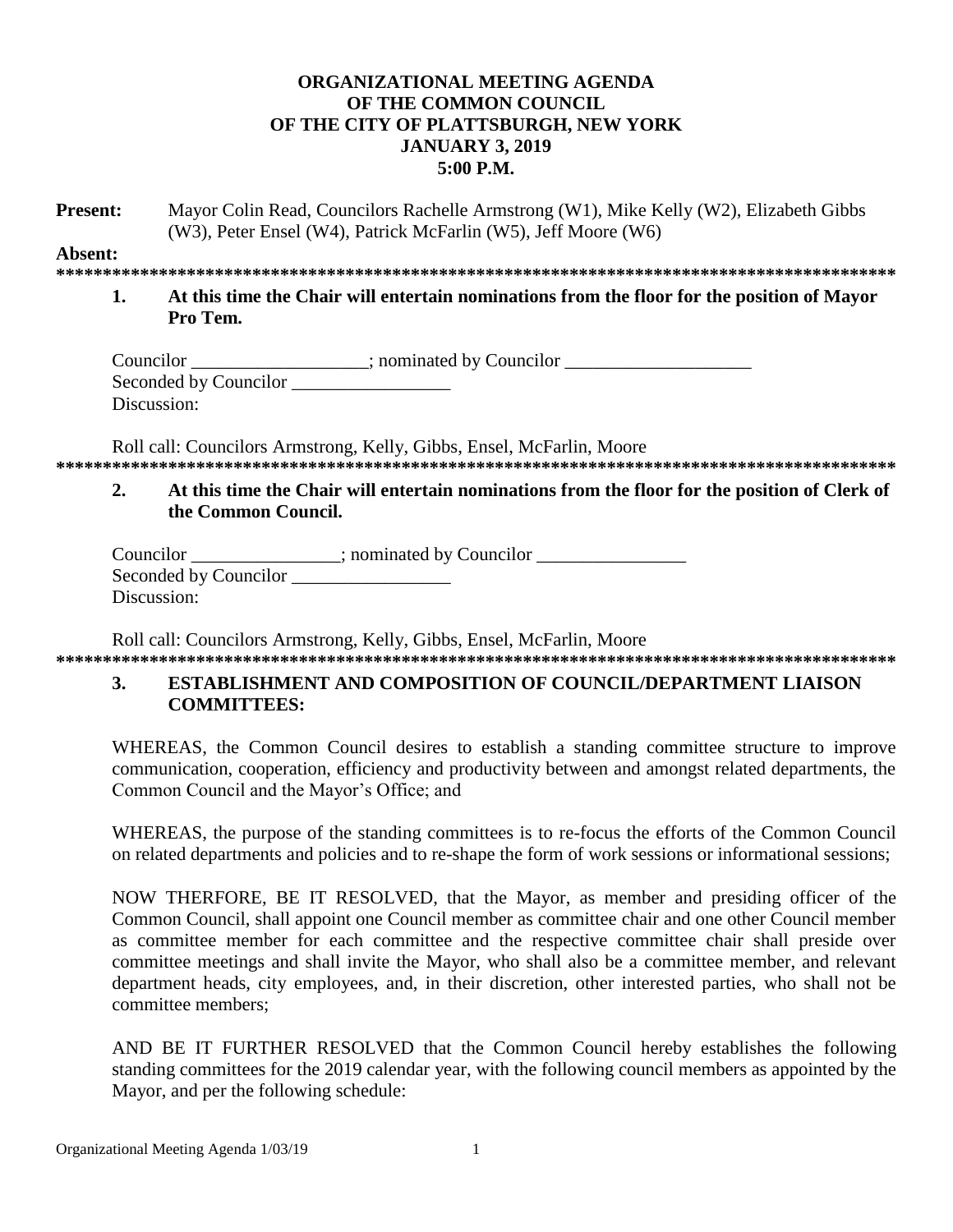Governance, Strategy, and City Operations - Chair:  $\blacksquare$ ; Member: -Discusses, City Clerk, City Website, Information Dissemination, and Media, Community Events, Recreation and Strategic Planning -Meets first Thursday of every month at 4:30 in Common Council Chambers, works with Special Events Coordinator, Legal Counsel, and City Clerk Department Heads

City Infrastructure - Chair:  $\qquad \qquad$ : Member: -Discusses, Department of Public Works, Planning and Community Development, Environmental Services, Water and Sewer -Meets second Thursday of every month at 4:30 in Common Council Chambers, works with Department of Public Works, Water Pollution Control Department. Water Filtration Department, Environmental

Services Department Heads and Senior Planner.

Finance and Budget - Chair:\_\_\_\_\_\_\_\_\_\_\_\_\_\_\_; Member: \_\_\_\_\_\_\_\_\_\_\_\_\_\_\_\_\_\_\_ -Discusses Finance Department, Assessments, Payroll, Procurement, Collective Bargaining Agreement Negotiations, New Positions, Revenue Sources

-Meets third Thursday of every month at 4:30 in Common Council Chambers, works with City Chamberlain

Public Safety - Chair:  $\qquad \qquad$  ; Member:

-Discusses Police, Fire Department, Code Enforcement

-Meets fourth Thursday of every month at 4:30 in Common Council Chambers, works with Police Chief, Fire Chief and Building Inspector.

Plattsburgh Public Library – Chair:  $\qquad \qquad$  ; Member:

-Discusses Library

-Meets at time and place in discretion of committee chair, works with Library Director

MLD - MLD Board President  $\therefore$  Member:

-Discusses Municipal Lighting Department.

-Meets immediately prior to Municipal Lighting Department Board Meetings in Common Council Chambers, works with Municipal Lighting Department Manager.

AND BE IT FURTHER RESOLVED that each committee shall be presided over by a chair, as identified above, who shall hold committee meetings per the above schedule to discuss and review, amongst other items, respective initiatives in their departments, future direction, travel requests, goals, strategies, budgeting concerns, and proposed resolutions and local laws;

AND BE IT FURTHER RESOLVED, that all petitions, communications, budget adjustments, reports, resolutions, motions, etc., requiring action of a committee, shall be referred by the Mayor, in the form of an agenda, without motion, to the appropriate committee, unless otherwise ordered by the Common Council;

AND BE IT FURTHER RESOLVED, that in order to conduct official business, a quorum, consisting of the majority of the members of the committee, shall be required and the Mayor shall fill vacancies in the memberships and chairpersonships of standing committees as they occur;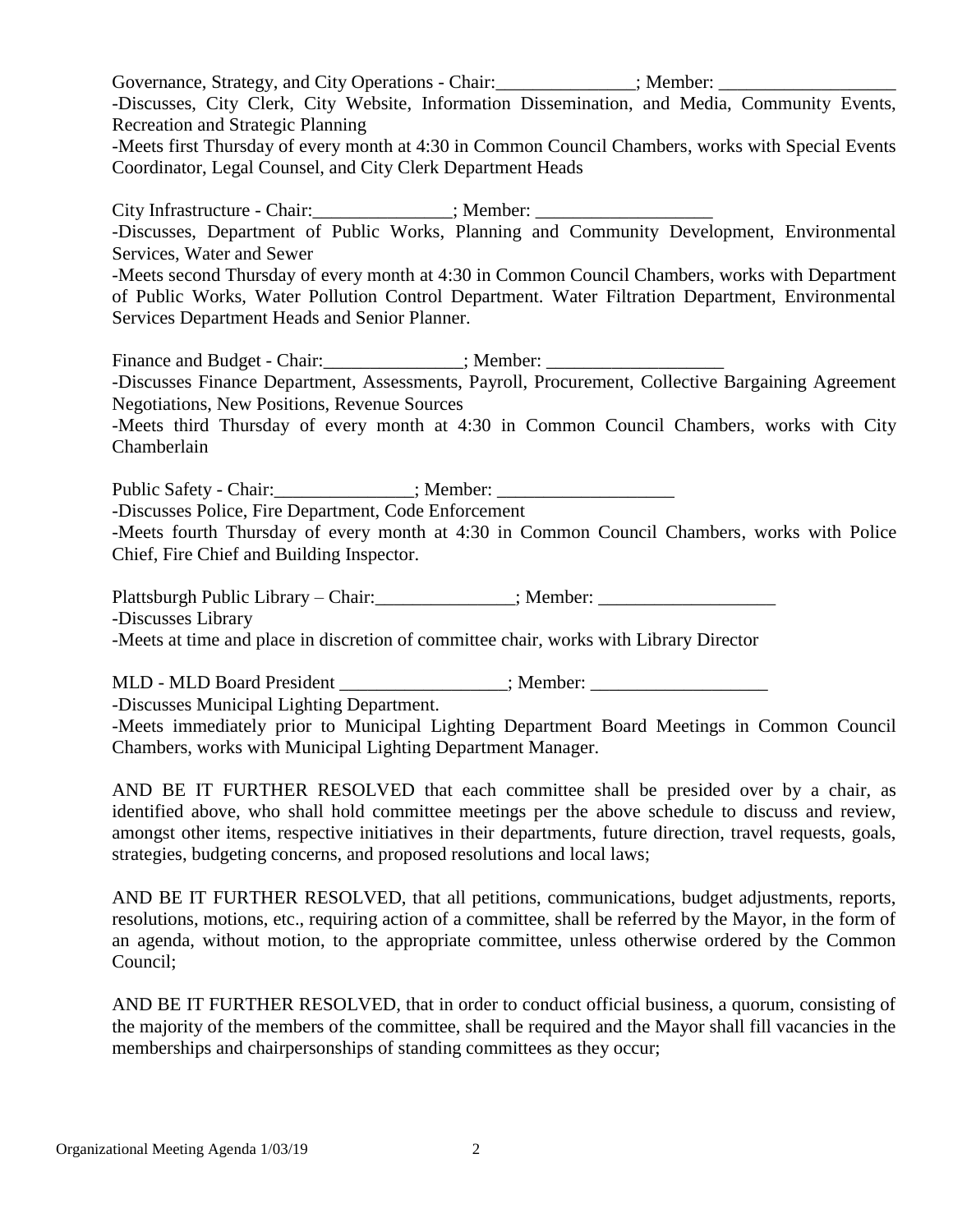AND BE IT FURTHER RESOLVED that each standing committee shall refer specific resolutions to the main body of the Common Council for action at their next meeting and shall not have the power or authority to approve any specific resolution, ordinance, local law, or other Council action;

AND BE IT FURTHER RESOLVED, that in the event a specific resolution or action is not referred by a standing committee to the Common Council for action, the Common Council retains the authority, pursuant to Rule 4 of the Common Council Rules, to take action on the specific resolution or action;

AND BE IT FURTHER RESOLVED, that all standing committees shall be appointed for the current year, but shall hold over from the previous year until new committees have been appointed by the Mayor and affirmed by the Common Council, but no council member shall continue to serve after he/she has ceased to be a member of the Common Council:

AND BE IT FURTHER RESOLVED, that each standing committee shall be open to the public and conform to the requirements of the open meetings law.

By Councilor : Seconded by Councilor Discussion: Roll call: Councilors Armstrong, Kelly, Gibbs, Ensel, McFarlin. Moore 

#### $\overline{4}$ . At this time the Chair recognizes that Dean Schneller is serving the third year of his four year appointment as Corporation Counsel for the period of February 1, 2019 through December 31, 2021 and said previous appointment is hereby confirmed.

Roll call: Councilors Armstrong, Kelly, Gibbs, Ensel, McFarlin, Moore 

#### APPOINTMENT OF A FAIR HOUSING OFFICER  $5<sub>1</sub>$

**WHEREAS**, The Office of Fair Housing and Equal Opportunity administers federal laws and establishes national policies to assure that all Americans have equal access to the housing of their choice: and

**WHEREAS**, the City of Plattsburgh wishes to have an officer who will implement and enforce the Fair Housing Act; and

**WHEREAS,** The Mayor, on behalf of the City Council, recommends the appointment of Mark Hamilton as the Fair Housing Officer for the City of Plattsburgh; therefore be it

**RESOLVED**, that Mark Hamilton be assigned to oversee that fair housing regulations are followed and act as the primary point of contact for all fair housing related issues; and be it further

**RESOLVED**, that said officer shall serve so long as it is mutually agreeable to the parties; and be it further

**RESOLVED**, that Mark Hamilton take an oath of office within thirty days of his appointment and a copy of this Resolution be given to the Code Inspector's Officer, the City Clerk's Office and the New York State Office for Community Renewal.

By Councilor \_\_\_\_\_\_\_\_\_\_\_\_; Seconded by Councilor \_\_\_\_\_\_\_\_\_\_\_\_\_\_\_\_\_\_\_\_\_\_\_\_\_\_\_\_\_\_\_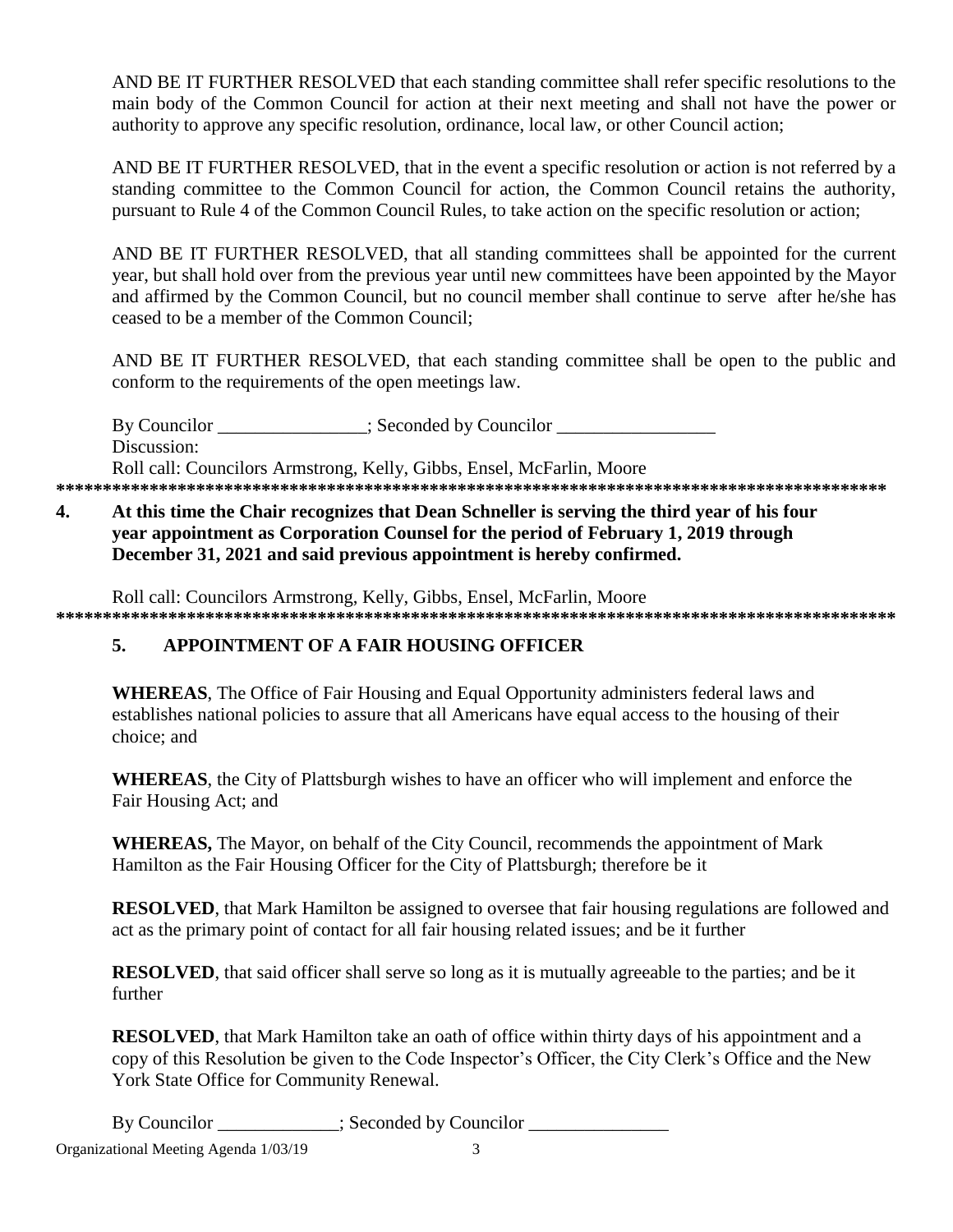Roll call: Councilors Armstrong, Kelly, Gibbs, Ensel, McFarlin, Moore **\*\*\*\*\*\*\*\*\*\*\*\*\*\*\*\*\*\*\*\*\*\*\*\*\*\*\*\*\*\*\*\*\*\*\*\*\*\*\*\*\*\*\*\*\*\*\*\*\*\*\*\*\*\*\*\*\*\*\*\*\*\*\*\*\*\*\*\*\*\*\*\*\*\*\*\*\*\*\*\*\*\*\*\*\*\*\*\*\*\***

# **PROPOSED RESOLUTIONS:**

**1. Proposed resolution fixing the dates for all Regular Meetings of the Common Council to be held Thursdays at 5:30 PM in the Common Council Chambers for the period January 1, 2019 and terminating December 31, 2019, except when deemed necessary. Work sessions are to be held on Thursdays at 5:00 PM or whenever deemed necessary, in the Common Council Chambers. Executive Sessions will be held in the Mayor's Office. The 2019 schedule is attached and made part of the minutes of this meeting.**

**RESOLVED**: That the Regular Meetings of the Common Council to be held during the period of January 1, 2019 through December 31, 2019 be and the same are hereby fixed to be held Thursday of each week at 5:30 PM; in the case of an exception, the Regular Meeting of that week shall be held on the Tuesday evening preceding, unless such meeting is otherwise fixed by resolution of the Common Council adopted at a prior meeting to be held on other than the evening herein before designated, it being understood there shall be a work session held on Thursday evening at 5:00 PM or on Tuesday evening at 5:30 PM when deemed necessary, further that budget hearings be scheduled in the fall by the Mayor Pro-Tem.

**RESOLVED:** That in the event it may become necessary to call Special Meetings of the Common Council from time to time, the procedure as set forth in Article IV, Section 4-1, Charter Section of the Code of the City of Plattsburgh, New York shall be followed.

| By Councilor<br>Discussion:                                           | $\therefore$ Seconded by Councilor |                 |                                                                                                   |
|-----------------------------------------------------------------------|------------------------------------|-----------------|---------------------------------------------------------------------------------------------------|
| Roll call: Councilors Armstrong, Kelly, Gibbs, Ensel, McFarlin, Moore |                                    |                 |                                                                                                   |
| <b>ACTION TAKEN:</b> Adopted<br>Follow up Action:                     |                                    | Defeated Tabled | Withdrawn                                                                                         |
|                                                                       |                                    |                 |                                                                                                   |
|                                                                       |                                    |                 | <b>Proposed resolution designating the Press Republican as the official newspaper of the City</b> |

### **2. Proposed resolution designating the** *Press Republican* **as the official newspaper of the City of Plattsburgh.**

**RESOLVED**: That the *Press Republican* is hereby designated as the official newspaper of the City of Plattsburgh, New York for the purpose of publication of all legal and help wanted notices, ordinances, local laws, proposals, tax notices, etc., authorized by resolution of the Common Council from time to time throughout the period of one year, commencing January 1, 2019 and terminating December 31, 2019, at a fee which is to be determined;

# *Press Republican*

First publication legal \$.415/line Second publication legal \$.325/line

By Councilor \_\_\_\_\_\_\_\_\_\_\_\_\_; Seconded by Councilor \_\_\_\_\_\_\_\_\_\_\_\_\_\_\_\_\_\_\_\_\_\_\_\_\_\_\_\_\_\_ Discussion: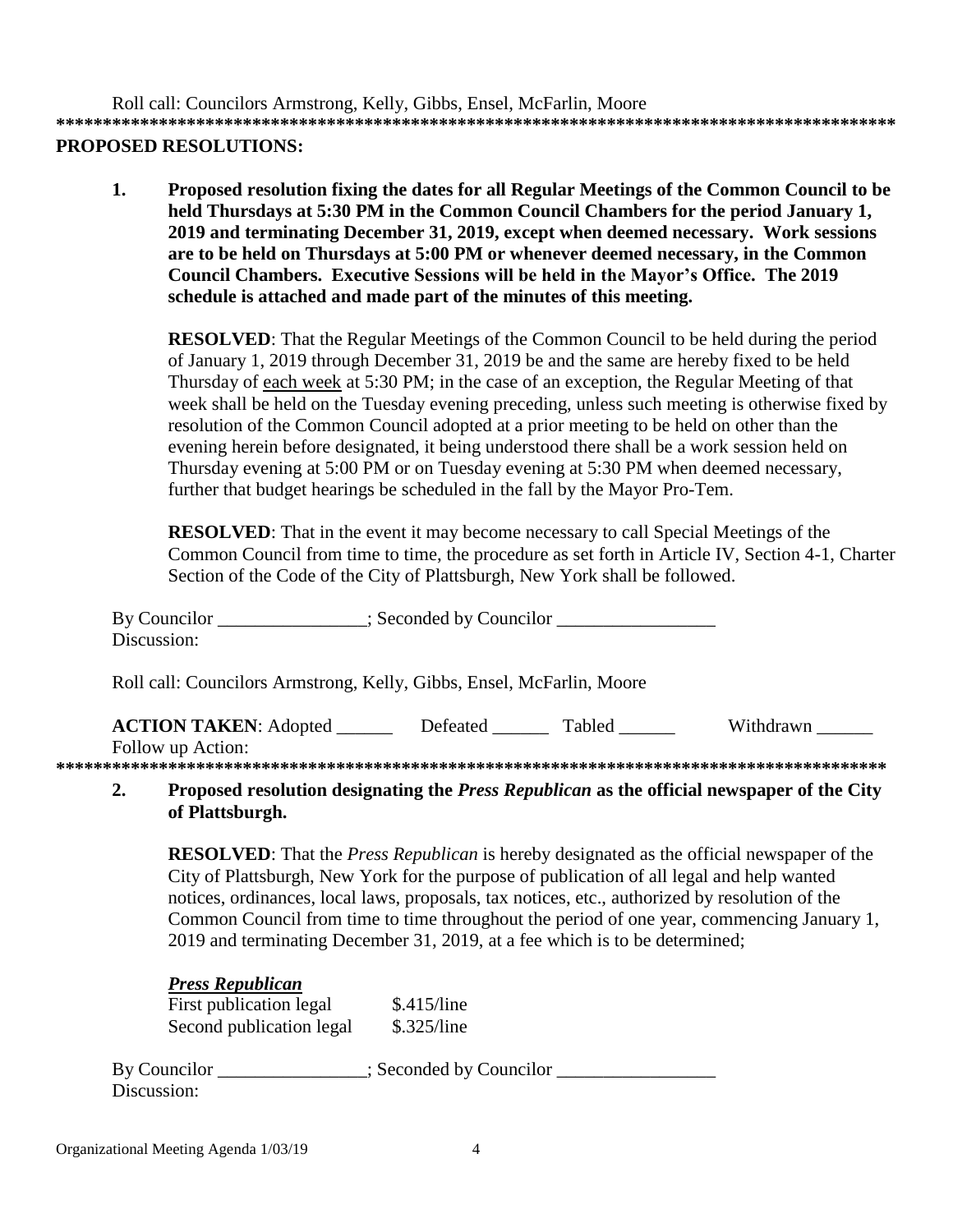Roll call: Councilors Armstrong, Kelly, Gibbs, Ensel, McFarlin, Moore

|                   |                                                                                                                                                                         |                                                                                                                                                         |  | ACTION TAKEN: Adopted ________ Defeated _______ Tabled _______ Withdrawn ______                                                                                                                                                                                                                                                                                                   |  |  |
|-------------------|-------------------------------------------------------------------------------------------------------------------------------------------------------------------------|---------------------------------------------------------------------------------------------------------------------------------------------------------|--|-----------------------------------------------------------------------------------------------------------------------------------------------------------------------------------------------------------------------------------------------------------------------------------------------------------------------------------------------------------------------------------|--|--|
| Follow up Action: |                                                                                                                                                                         |                                                                                                                                                         |  |                                                                                                                                                                                                                                                                                                                                                                                   |  |  |
|                   |                                                                                                                                                                         |                                                                                                                                                         |  |                                                                                                                                                                                                                                                                                                                                                                                   |  |  |
| 3.                |                                                                                                                                                                         | Proposed resolution designating the Glens Falls National Bank, Margaret Street Branch, as<br>the official depository for all City of Plattsburgh funds. |  |                                                                                                                                                                                                                                                                                                                                                                                   |  |  |
|                   | 2019, the current year portion of their contract through September 2019.                                                                                                |                                                                                                                                                         |  | <b>RESOLVED:</b> That the Glens Falls National Bank, Margaret Street Branch, be and are hereby<br>designated as the official depository for all funds of the City of Plattsburgh for calendar year                                                                                                                                                                                |  |  |
|                   | By Councilor _______________; Seconded by Councilor ____________________________<br>Discussion:                                                                         |                                                                                                                                                         |  |                                                                                                                                                                                                                                                                                                                                                                                   |  |  |
|                   | Roll call: Councilors Armstrong, Kelly, Gibbs, Ensel, McFarlin, Moore                                                                                                   |                                                                                                                                                         |  |                                                                                                                                                                                                                                                                                                                                                                                   |  |  |
| Follow up Action: |                                                                                                                                                                         |                                                                                                                                                         |  | <b>ACTION TAKEN:</b> Adopted _________ Defeated ________ Tabled _______ Withdrawn _____                                                                                                                                                                                                                                                                                           |  |  |
| 4.                | ending December 31, 2019, unless otherwise amended.                                                                                                                     |                                                                                                                                                         |  | Proposed resolution adopting the present Investment Policy for the period January 1, 2019                                                                                                                                                                                                                                                                                         |  |  |
|                   |                                                                                                                                                                         |                                                                                                                                                         |  | <b>RESOLVED:</b> That the investment policy as recommended by the Office of the State<br>Comptroller establishing guidelines which comply with applicable State statutes and as adopted<br>at a Regular Meeting of the Common Council held December 10, 1987, be and the same is to<br>continue in effect for the period of January 1, 2019 through December 31, 2019 as amended. |  |  |
|                   | By Councilor ______________; Seconded by Councilor _____________________________<br>Discussion:                                                                         |                                                                                                                                                         |  |                                                                                                                                                                                                                                                                                                                                                                                   |  |  |
|                   | Roll call: Councilors Armstrong, Kelly, Gibbs, Ensel, McFarlin, Moore                                                                                                   |                                                                                                                                                         |  |                                                                                                                                                                                                                                                                                                                                                                                   |  |  |
| Follow up Action: |                                                                                                                                                                         |                                                                                                                                                         |  | ACTION TAKEN: Adopted ________ Defeated _______ Tabled _______ Withdrawn ______                                                                                                                                                                                                                                                                                                   |  |  |
| 5.                | by the Common Council as follows:                                                                                                                                       |                                                                                                                                                         |  | RESOLVED: That the Rules for 2019 be, and the same are, hereby accepted and adopted                                                                                                                                                                                                                                                                                               |  |  |
|                   | 1.<br>The Council shall assemble promptly at 5:30 PM in regular session on Thursday of each<br>week and at such other times as may be determined at a previous session. |                                                                                                                                                         |  |                                                                                                                                                                                                                                                                                                                                                                                   |  |  |
|                   | 2.                                                                                                                                                                      | rule is subject to exception in Rule 4 below.                                                                                                           |  | All petitions and communications that out of their inherent necessity requires their being<br>acted upon at the next regular meeting, and all other agenda items to be introduced at the<br>next regular meeting (for action at a succeeding regular meeting) shall be presented to the<br>Office of the Mayor not later than NOON on the Tuesday preceding the meeting. This     |  |  |

3. The Office of the Mayor shall have available to each Councilor, the agenda to be acted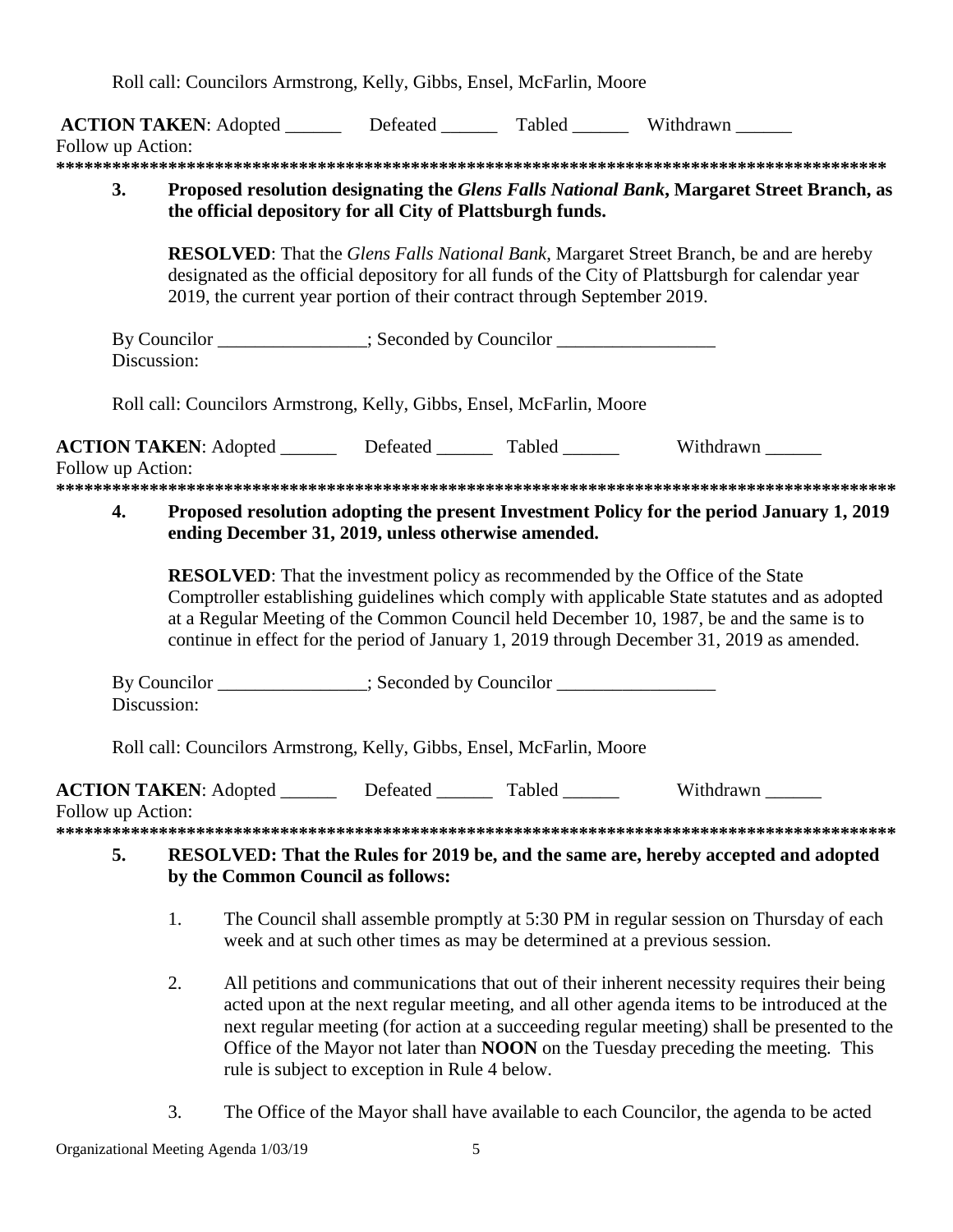upon on Wednesday afternoon preceding the regular Thursday meeting.

- 4. Rule 2 shall not prevent the Mayor and/or Councilors from submitting any matter or offering any motion which was not on the agenda, if in his/her opinion, the issue should be raised. However, if necessity does not require immediate action, the motion is introduced for action at the next regular meeting. A resolution must be adopted for specific resolutions to be brought forward under rule 4. Any resolution invoking Rule 4 shall include shall include an explanation for its urgency and a statement on the financial repercussions of the subsequent resolution, if any, to taxpayers.
- 5. Any member unable to attend a meeting must notify the Clerk prior to the meeting, giving the legitimate reason for non-attendance.
- 6. The Chair shall preserve order at the sessions and shall appoint all committees. Through a point of order, any procedural ruling by the Chair is subject to reversal by a majority vote of the Council.
- 7. All City Departments will be represented by the Department Head or his/her delegate, as long as they are management personnel, at the work session or Council meeting if requested by Mayor and Council. All City Departments having items for action on the Agenda shall be represented at the **Council Meeting**.
- 8. A member desiring to speak or present any subject matter to the Council shall address the Chair and shall not further proceed until recognized by the Chair and awarded the floor for such purpose. Through a point of order, time limits can be placed and extended by a majority vote of the Council.
- 9. A roll call vote shall be taken on any question, with the exception of procedural motions through points of order, which shall require only a hand vote, unless a roll call vote is requested by any member of the Council. A Councilor shall be allowed to explain his/her vote at the time of casting said vote. The presiding officer of the Common Council may call roll in random order.
- 10. At each session, the business shall be:
	- a. Roll Call
	- b. Reading of the Minutes of the Previous Meeting
	- c. Approval of Payrolls Various Departments
	- d. Reports of City Offices and Committees
	- e. Correspondence & Recommendations from Boards
	- f. Audit of Claims Regular and Municipal Lighting
	- g. Public Comment on Agenda Items only
	- h. Weekly Agenda Items
	- i. Initial Consideration
	- j. New Business
	- k. Closing Public Comments any topic.
	- l. Adjournment
- 11. When a question shall be under consideration, no motion shall be received except as

Organizational Meeting Agenda 1/03/19 6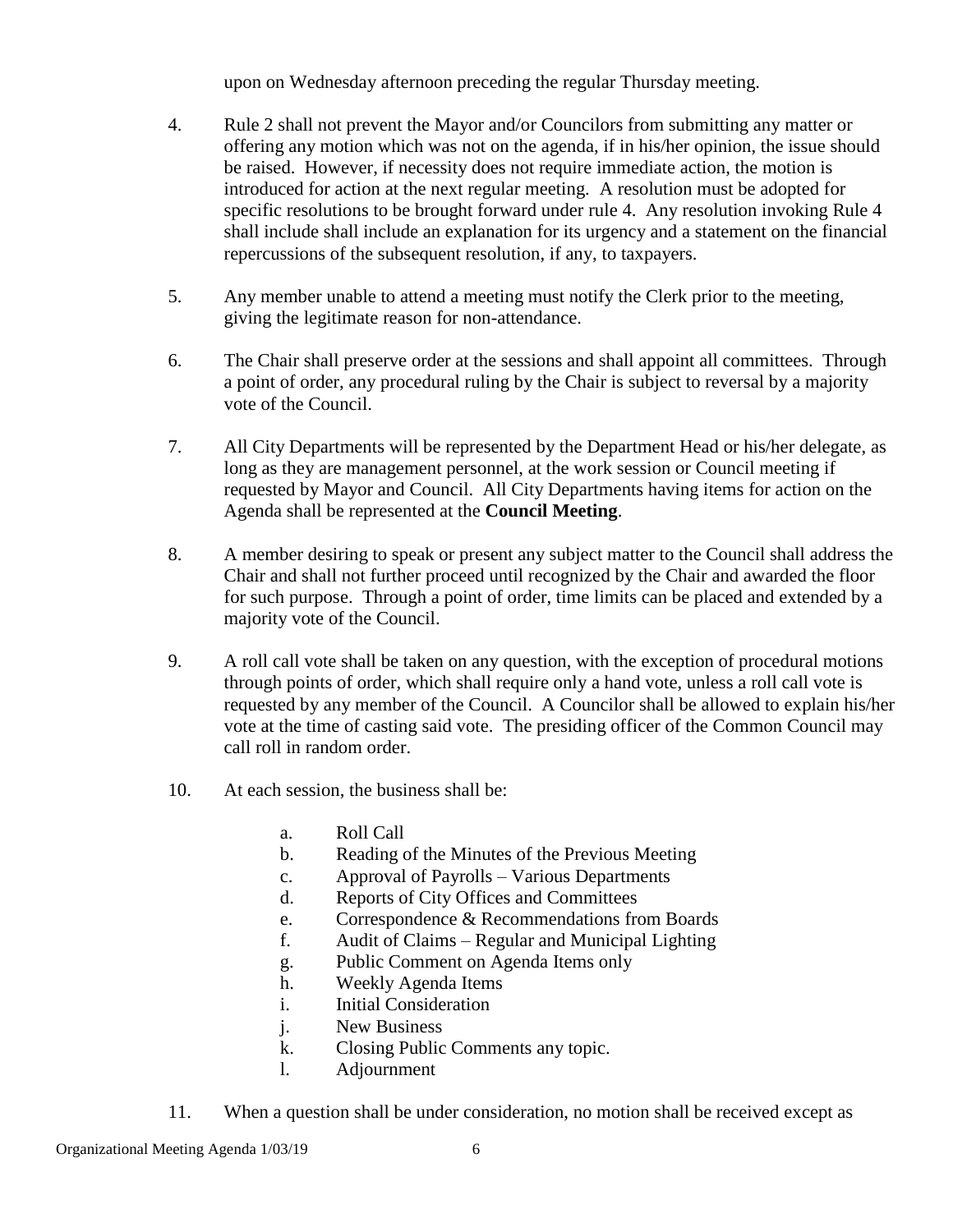herein specified, which shall have precedence in the following order:

- a. Point of Order for clarification, or to request reversal of ruling of the Chair, or limiting or extending discussion (by majority vote)
- b. Recess such session
- c. Amend
- d. Refer to standing committee
- e. Refer to select committee
- f. Call the previous question
- g. Table or postpone
- h. Adjourn such session
- 12. All matters to be acted upon shall be entered at length upon the agenda.
- 13. In the event any question of procedure shall arise which is not provided for by these rules, then, in that event, Robert's Rules of Order shall be followed.
- 14. When the Councilors are notified of a Special Meeting of the Common Council, the news media shall also be notified.
- 15. At the Public Discussion portion of the regular meeting, the public will have the right to address the Common Council, subject to the Chair's discretion to rule discussants out of order. The rules for public comment are listed below (adapted from NYCOM – Handbook for city officials):
	- 1. The Public shall be allowed to speak only during the public comment period of the meeting. The public will have the right to comment, question, and answer in the discussion with the Council, subject to the Chair's discretion to rule discussants out of order.
	- 2. Speakers may, but are not required to, give their name, address and organization, if any.
	- 3. Speakers must be recognized by the presiding officer.
	- 4. Speakers must limit their remarks to five minutes.
	- 5. Speakers may not yield any remaining time they may have to another speaker.
	- 6. Council members, with the permission of the presiding officer, may ask questions of a speaker during or after his remarks.
	- 7. When a meeting is attended by a group of people who share the same or opposing views on a public comment topic, the presiding officer may require that the group(s) designate not more than two spokespersons and limit the total time for public comment to 10 minutes for each point of view or side on an issue.
	- 8. All remarks shall be addressed to the council as a body and not to any member thereof.
	- 9. Speakers shall observe the commonly accepted rules of courtesy, decorum, dignity and good taste.
	- 10. Interested parties or their representatives may address the council at any time by written or electronic communications.
	- 11. The Common Council may by majority voice vote grant more time to a speaker or a topic.
	- 12. If a Common Council member objects to a ruling by the presiding officer, he shall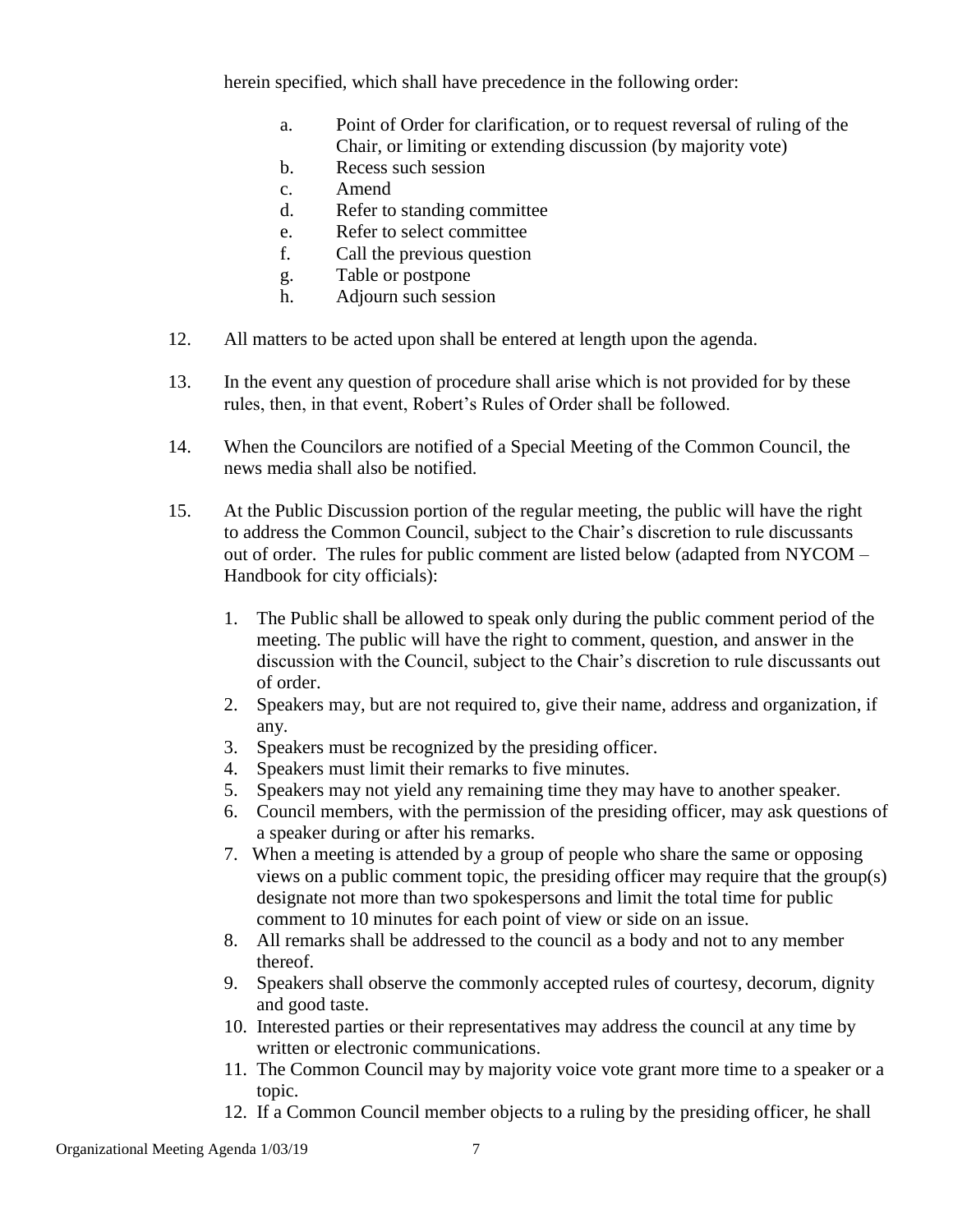|                   |                           | passes, the ruling is overruled.<br>the Common Council votes to allow public comment sooner. | raise his objection by a motion "appealing the ruling of the chair." If the motion<br>13. When a public comment topic is voted on by the Common Council, the topic may<br>not be the subject of public comment for 6 months from the date of the vote unless                                                                                                                                   |  |
|-------------------|---------------------------|----------------------------------------------------------------------------------------------|------------------------------------------------------------------------------------------------------------------------------------------------------------------------------------------------------------------------------------------------------------------------------------------------------------------------------------------------------------------------------------------------|--|
| Discussion:       |                           | By Councilor ______________; Seconded by Councilor _____________________________             |                                                                                                                                                                                                                                                                                                                                                                                                |  |
|                   |                           | Roll call: Councilors Armstrong, Kelly, Gibbs, Ensel, McFarlin, Moore                        |                                                                                                                                                                                                                                                                                                                                                                                                |  |
| Follow up Action: |                           |                                                                                              | ACTION TAKEN: Adopted ________ Defeated _______ Tabled _______ Withdrawn ______                                                                                                                                                                                                                                                                                                                |  |
| 6.                |                           | employees at \$250,000 and for the City Chamberlain at \$500,000.                            | Proposed resolution establishing the amount of a Blanket Bond or Undertaking for city                                                                                                                                                                                                                                                                                                          |  |
|                   | City Chamberlain, further |                                                                                              | <b>RESOLVED:</b> That in accordance with Section C-2-5 of the City Charter as amended, the<br>Common Council of the City of Plattsburgh, as authorized by Section 11, Paragraph 2 of the<br>Public Officer's Law, consents and approves that a Blanket Bond or Undertaking be procured for<br>all City employees in the amount of \$250,000 (per loss) for each position and \$500,000 for the |  |
|                   | approved Surety Company.  |                                                                                              | <b>RESOLVED:</b> That aforementioned Bond or Undertaking was executed for the period of one<br>year, from July 6, 2018 to July 6, 2019, and said Bond or Undertaking shall be written by an                                                                                                                                                                                                    |  |
| Discussion:       |                           | By Councilor ______________; Seconded by Councilor _____________________________             |                                                                                                                                                                                                                                                                                                                                                                                                |  |
|                   |                           | Roll call: Councilors Armstrong, Kelly, Gibbs, Ensel, McFarlin, Moore                        |                                                                                                                                                                                                                                                                                                                                                                                                |  |
| Follow up Action: |                           |                                                                                              | <b>ACTION TAKEN:</b> Adopted __________ Defeated ________ Tabled ________ Withdrawn ______                                                                                                                                                                                                                                                                                                     |  |
| 7.                | <b>RESOLVED:</b>          |                                                                                              |                                                                                                                                                                                                                                                                                                                                                                                                |  |
|                   | Council as follows:       |                                                                                              | 1. That in accordance with Section 6-15(f) of the City Charter, the Common Council sets<br>forth the composition, function and duties of the Pre Audit Committee of the Common                                                                                                                                                                                                                 |  |

- 2. The pre audit committee shall be composed of any three members of the Common Council, including the Mayor as a member thereof. Members who act as the pre audit committee are not required to be appointed or confirmed and such committee shall be deemed to consist of the three members who sign claim forms or tabulations of claims as set forth in section 4.
- 3. The pre audit committee shall review and recommend approval of claims for payment before approval by the common council as a whole.
- 4. Committee members shall indicate approval by signing or initialing claim forms or a tabulation of claims submitted for Council approval. Such forms or tabulation bearing the signatures or initials of committee members shall constitute the minutes of the committee. If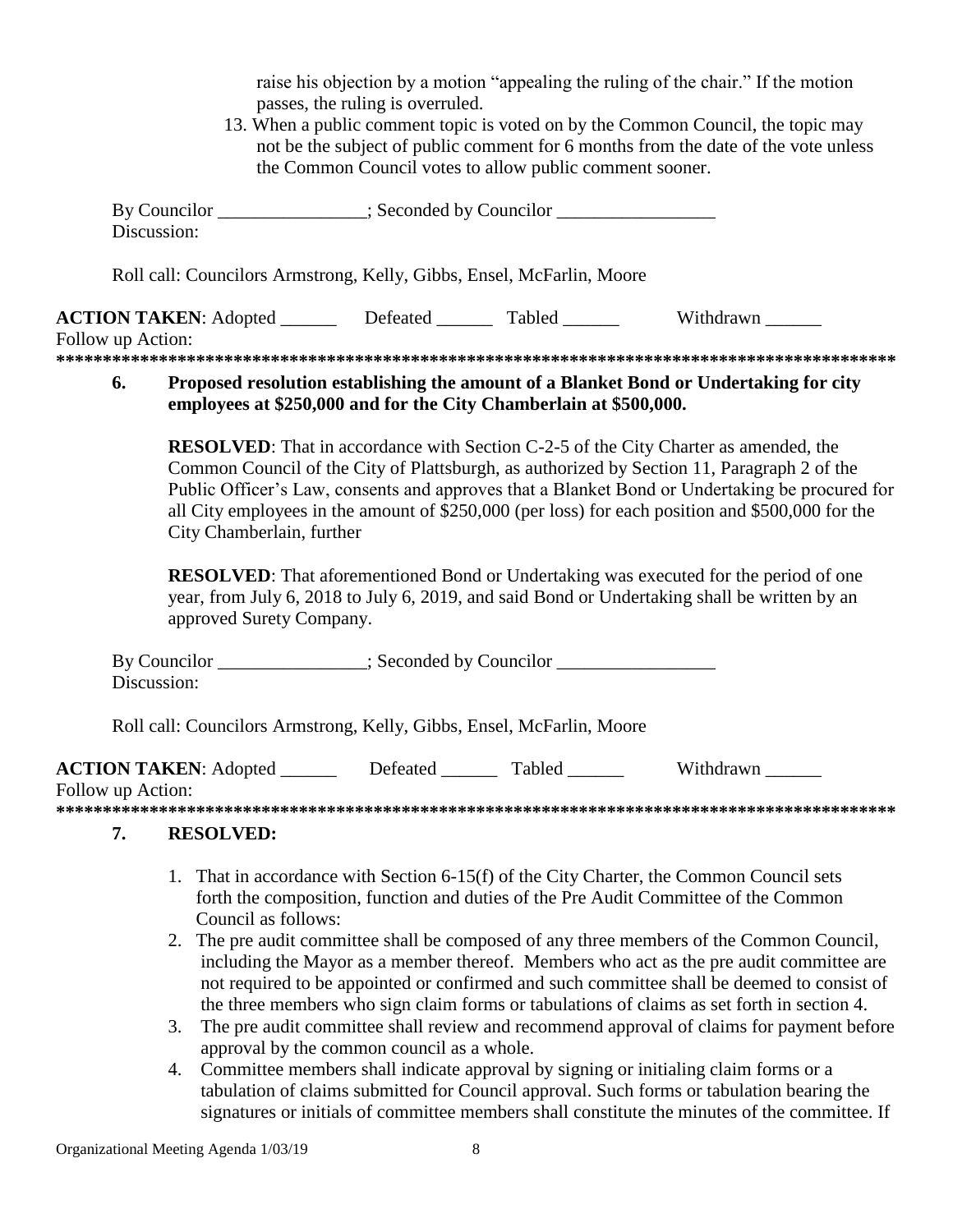a committee member objects to payment of a claim, he shall raise the objection at the time payment of the claim is presented to the Common Council for a vote.

- 5. The pre audit committee is not required to meet or act as a body. If the committee meets or acts as a body, such meeting shall be held at an open public meeting of the Common Council, or at a public meeting which has been duly noticed in accordance with the Open Meetings Law.
- 6. This resolution supersedes all previous resolutions, including the Common Council's resolution of 4/30/1998.

| By Councilor<br>Discussion:                                                                                                                                | $\therefore$ : Seconded by Councilor |               |           |  |  |
|------------------------------------------------------------------------------------------------------------------------------------------------------------|--------------------------------------|---------------|-----------|--|--|
| Roll call: Councilors Armstrong, Kelly, Gibbs, Ensel, McFarlin, Moore                                                                                      |                                      |               |           |  |  |
| <b>ACTION TAKEN:</b> Adopted<br>Follow up Action:                                                                                                          | Defeated                             | <b>Tabled</b> | Withdrawn |  |  |
| Motion to Adjourn by Councilor ______________; Seconded by Councilor ____________<br>Roll call: Councilors Armstrong, Kelly, Gibbs, Ensel, McFarlin, Moore |                                      |               |           |  |  |

# **MEETING ADJOURNED**: \_\_\_\_\_\_\_\_\_